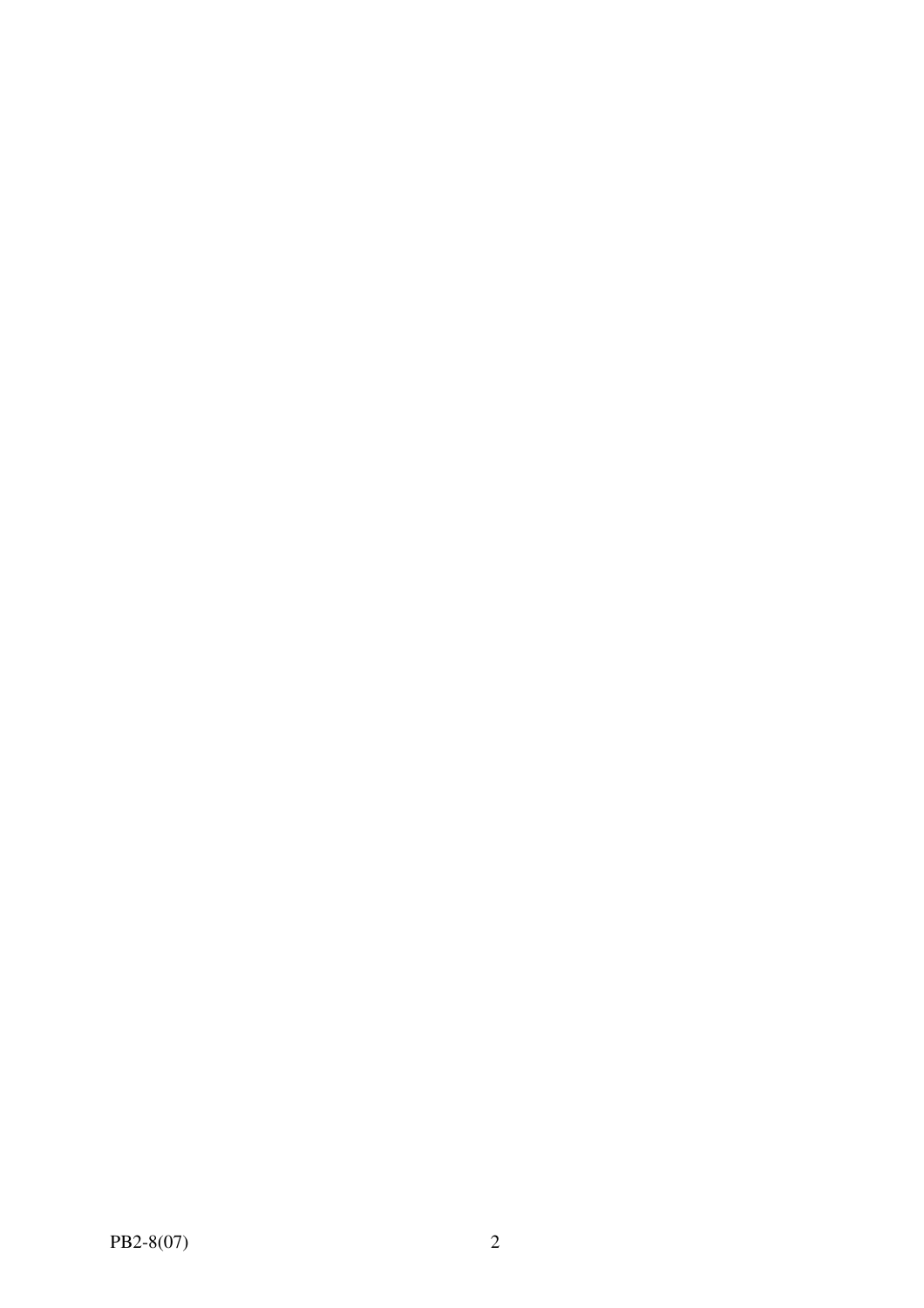## **PB2-8 (07)**

## **FLDWARN for the Ross River**

## **1 December 2010 to 31 January 2011**

TO::BOM605 IDQ20735 Australian Government Bureau of Meteorology Queensland FLOOD WARNING FOR THE BOHLE RIVER AND ADJACENT COASTAL RIVERS Issued at 2:07 PM on Saturday the 25th of December 2010 by the Bureau of Meteorology, Brisbane. Rainfall totals of about 80mm have been recorded overnight and during Saturday morning across the Townsville area, with stream rises occurring in the Black and Bluewater Rivers situated north of Townsville, and minor flood levels rising in the Bohle River between Hervey Range and Mt Bohle, with further rises and some moderate flooding likely during Saturday afternoon. Further heavy rainfall is forecast for the area which may result in further stream rises and higher flood levels during the remainder of Saturday. The situation will continue to be closely monitored. At 1.40pm Saturday the river level at Hervey Range Road on the Bohle River was 5.47 metres and rising with minor flooding, with further rises and moderate flood levels expected during Saturday afternoon. River levels at Dalrymple Road were also about 2.6 metres above level of the bridge. Minor flood levels are also rising on the Bohle River at Mt Bohle. Motorists are warned not to attempt to drive through floodwater on roads. Weather Forecast: Rain areas, showers, and thunderstorms. Moderate to heavy falls. Next Issue: The next warning will be issued at about 6pm Saturday. Latest River Heights: Alligator Ck at Alligator Ck # 2.63m falling 01:42 PM SAT 25/12/10 Cape Ferguson tide \* 3.38m falling 01:00 PM SAT 25/12/10 Ross R at Ross River Dam # 38.9m falling 01:46 PM SAT 25/12/10 Ross R at Black Weir (Riverway) # 0.55m falling 11:47 AM SAT 25/12/10 Ross R at Aplin Weir # NA Mindham Park at Mysterton # 2.97m steady 01:05 PM SAT 25/12/10 Louisa Ck at Louisa Ck # 4.78m rising 01:46 PM SAT 25/12/10 Lt Bohle R upstream Bohle Junction# 0.84m falling 01:33 PM SAT 25/12/10 Bohle R at Hervey Range Rd # 5.47m rising 01:39 PM SAT 25/12/10 Bohle R at Mt Bohle # 4.31m rising 01:42 PM SAT 25/12/10 Bohle R at Estuary \* NA Townsville Harbour tide \* 3.43m falling 01:30 PM SAT 25/12/10 Black R upstream Bruce Hwy # 3.13m rising 01:29 PM SAT 25/12/10 Bluewater Ck at Bluewater # 3.6m rising 01:44 PM SAT 25/12/10  $\star$ ,# denotes automatic station.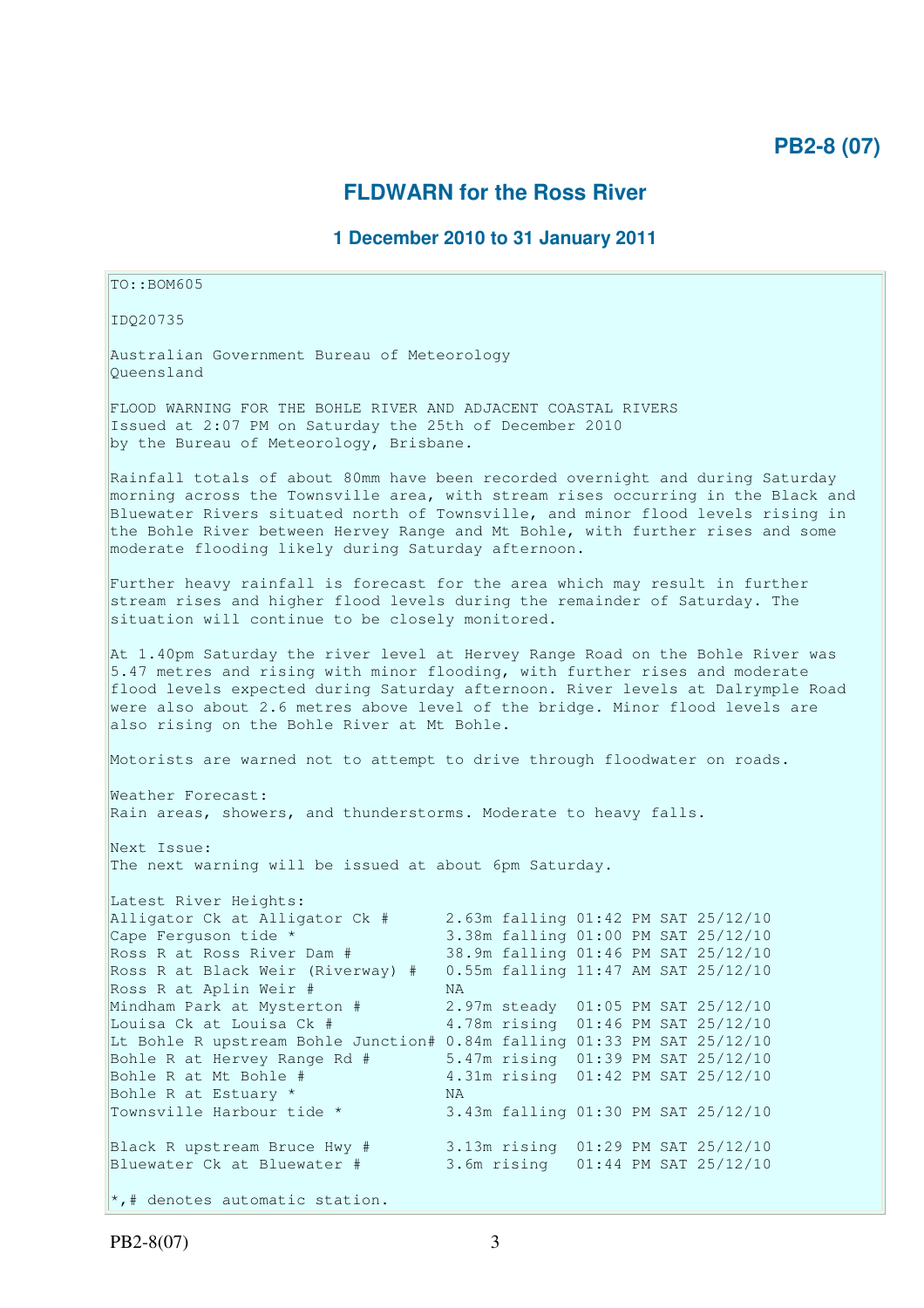Warnings and River Height Bulletins are available at http://www.bom.gov.au/hydro/flood/qld . Flood Warnings are also available on telephone 1300 659 219 at a low call cost of 27.5 cents, more from mobile, public and satellite phones.

TO::BOM605 IDQ20735 Australian Government Bureau of Meteorology Queensland FLOOD WARNING FOR THE BOHLE RIVER AND ADJACENT COASTAL RIVERS Issued at 6:05 PM on Saturday the 25th of December 2010 by the Bureau of Meteorology, Brisbane. Moderate to heavy rainfall has continued in the Townsville area during Saturday afternoon, with some fast rises occurring in Bluewater Creek and the Black River situated to the north of Townsville. Minor to moderate flooding is rising along the Bohle River between Hervey Range Road and Mt Bohle. The heaviest rainfall totals recorded during the 6 hours to 6pm Saturday include Upper Bluewater 89mm, Upper Black River 83mm, and 20-40mm elsewhere across the Townsville area. Moderate flooding continues to rise on the Bohle River at Hervey Range Road. Minor flooding is rising at Mt Bohle with levels expected to exceed the moderate flood level of 5.5 metres during Saturday evening. Stream levels in Bluewater Creek and the Black River remain below minor flood levels, however fast rises are continuing with the heavy rain. Motorists are warned not to attempt to drive through floodwater on roads. Weather Forecast: Squally rain periods and the chance of a thunderstorm. Moderate to heavy falls. Next Issue: The next warning will be issued at about 8am Sunday. Latest River Heights: Alligator Ck at Alligator Ck # 2.67m rising 05:20 PM SAT 25/12/10 Cape Ferguson tide \* 1.98m falling 05:00 PM SAT 25/12/10<br>
Ross R at Ross River Dam # 39.1m rising 05:41 PM SAT 25/12/10 39.1m rising 05:41 PM SAT 25/12/10 Ross R at Black Weir (Riverway) # 0.7m steady 05:00 PM SAT 25/12/10 Ross R at Aplin Weir # NA Mindham Park at Mysterton  $\#$  2.92m falling 05:38 PM SAT 25/12/10<br>Louisa Ck at Louisa Ck  $\#$  4.28m falling 05:44 PM SAT 25/12/10 4.28m falling 05:44 PM SAT 25/12/10 Lt Bohle R upstream Bohle Junction# 1.09m falling 05:36 PM SAT 25/12/10 Bohle R at Hervey Range Rd # 6.02m rising 05:19 PM SAT 25/12/10<br>Bohle R at Mt Bohle # 5.01m rising 05:04 PM SAT 25/12/10 Bohle R at Mt Bohle # 5.01m rising 05:04 PM SAT 25/12/10 Townsville Harbour tide \* 2m falling 05:30 PM SAT 25/12/10 Black R upstream Bruce Hwy # 3.78m rising 04:59 PM SAT 25/12/10 Bluewater Ck at Bluewater # 5.1m rising 05:44 PM SAT 25/12/10  $\star$ ,# denotes automatic station.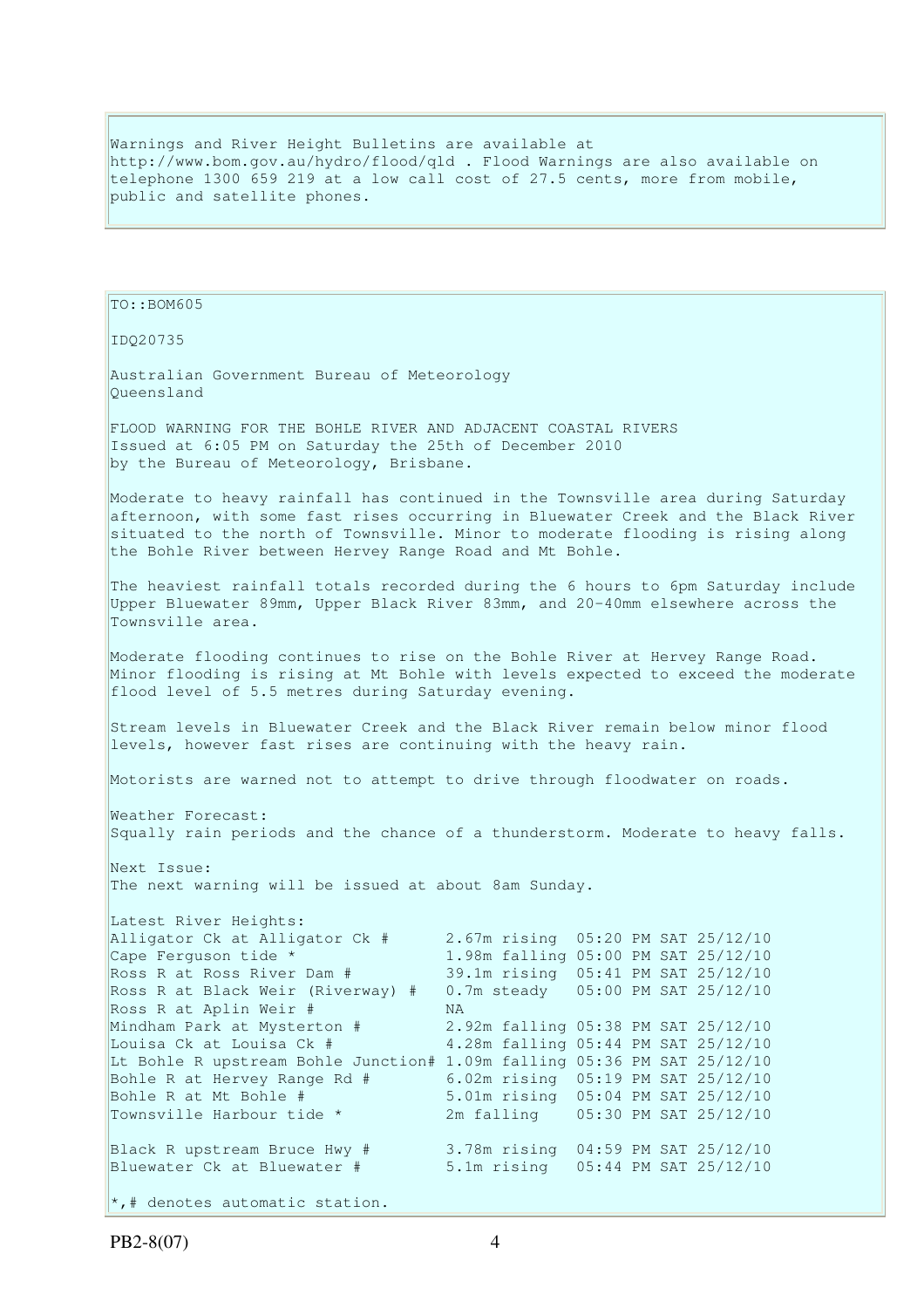Warnings and River Height Bulletins are available at http://www.bom.gov.au/hydro/flood/qld . Flood Warnings are also available on telephone 1300 659 219 at a low call cost of 27.5 cents, more from mobile, public and satellite phones.

TO::BOM605 IDQ20735 Australian Government Bureau of Meteorology Queensland FLOOD WARNING FOR THE BOHLE RIVER Issued at 6:20 AM on Sunday the 26th of December 2010 by the Bureau of Meteorology, Brisbane. Rainfalls of between 25-60mm have been recorded in the past 12 hours in the Townsville area. Minor to moderate flooding levels along the Bohle River between Hervey Range Road and Mt Bohle have peaked and are currently steady. River levels in the Bohle River are expected to continuing easing during Sunday but dependent on further rainfall. The heaviest rainfall totals recorded during the past 12 hours to 6am Sunday include Mt Margaret 61mm, Stuart Creek 61mm, and 25-50mm elsewhere around the Townsville area. Motorists are warned not to attempt to drive through floodwaters on roads. Weather Forecast: Squally showers tending to rain at times. Chance of a thunderstorm. Moderate to heavy falls possible. Next Issue: The next warning will be issued at about 3pm Sunday. Latest River Heights: Lt Bohle R upstream Bohle Junction# 0.69m falling 05:57 AM SUN 26/12/10 Bohle R at Hervey Range Rd # 5.72m falling 05:39 AM SUN 26/12/10 Bohle R at Mt Bohle # 5.06m falling 05:45 AM SUN 26/12/10 Black R upstream Bruce Hwy # 3.08m falling 05:44 AM SUN 26/12/10 Bluewater Ck at Bluewater # 3.60m falling 05:54 AM SUN 26/12/10 # from automatic station Warnings and River Height Bulletins are available at http://www.bom.gov.au/hydro/flood/qld . Flood Warnings are also available on telephone 1300 659 219 at a low call cost of 27.5 cents, more from mobile, public and satellite phones.

TO::BOM605

IDQ20735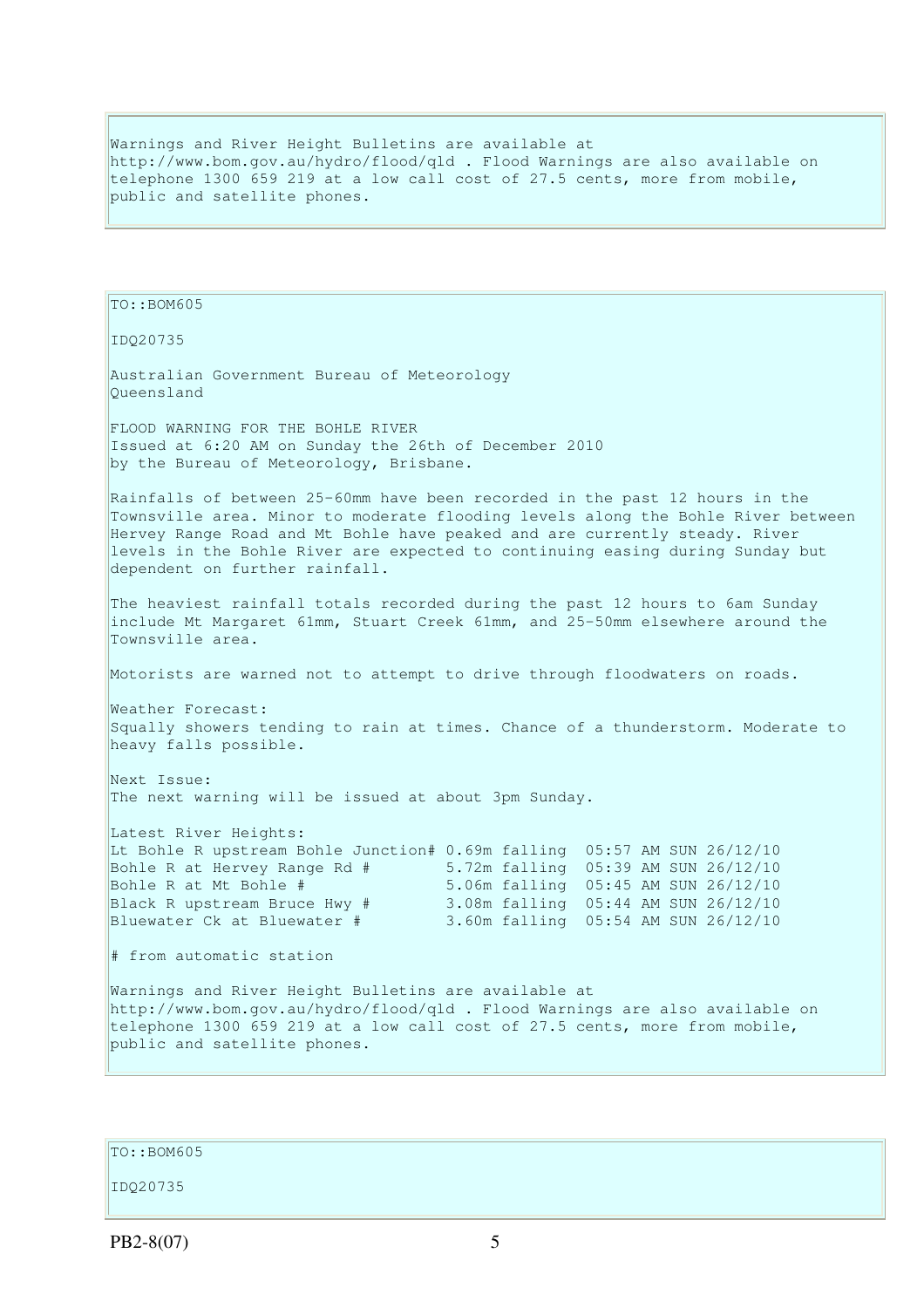Australian Government Bureau of Meteorology Queensland FLOOD WARNING FOR THE BOHLE RIVER Issued at 3:05 PM on Sunday the 26th of December 2010 by the Bureau of Meteorology, Brisbane. Rainfall totals of between 40-60mm have been recorded since 9am Sunday in the Townsville area. Minor to moderate flood levels along the Bohle River between Hervey Range Road and Mt Bohle are recording renewed rises. River levels in the Bohle River are expected to continuing rising during Sunday evening. The heaviest rainfall totals recorded during the past 12 hours to 3pm Sunday include Nettlefield 70mm, The Pinnacles 66m, Little Bohle River 60mm, and 45-60mm elsewhere around the Townsville area. Weather Forecast: Squally showers tending to rain at times. Chance of a thunderstorm. Moderate to heavy falls possible. Next Issue: The next warning will be issued at about 9am Monday. Latest River Heights: Bohle R at Hervey Range Rd # 6.52m rising 02:34 PM SUN 26/12/10 Bohle R at Mt Bohle # 5.26m rising 02:24 PM SUN 26/12/10 Black R upstream Bruce Hwy # 4.03m falling 02:34 PM SUN 26/12/10 Bluewater Ck at Bluewater # 3.6m falling 02:29 PM SUN 26/12/10 # from automatic station Warnings and River Height Bulletins are available at http://www.bom.gov.au/hydro/flood/qld . Flood Warnings are also available on telephone 1300 659 219 at a low call cost of 27.5 cents, more from mobile,

public and satellite phones.

| TO::BOM605                                                                                                                                                                                                                                                                       |  |
|----------------------------------------------------------------------------------------------------------------------------------------------------------------------------------------------------------------------------------------------------------------------------------|--|
| ID020735                                                                                                                                                                                                                                                                         |  |
| Australian Government Bureau of Meteorology<br>Oueensland                                                                                                                                                                                                                        |  |
| FLOOD WARNING FOR THE BOHLE RIVER                                                                                                                                                                                                                                                |  |
| Issued at 7:25 AM on Monday the 27th of December 2010                                                                                                                                                                                                                            |  |
| by the Bureau of Meteorology, Brisbane.                                                                                                                                                                                                                                          |  |
| Minor flooding continues to ease along the Bohle River between Hervey Range Road<br>and Mt Bohle during Monday morning. Further scattered showers and thunderstorms<br>are forecast for the Townsville area which are likely to result in further<br>renewed rises and flooding. |  |
| Next Issue:                                                                                                                                                                                                                                                                      |  |
| This is the final warning. River Height Bulletins will continue to be issued.                                                                                                                                                                                                    |  |
| Latest River Heights:                                                                                                                                                                                                                                                            |  |
| 2.41m falling 07:16 AM MON 27/12/10<br>Alligator Ck at Alligator Ck #                                                                                                                                                                                                            |  |
| 1.68m falling 06:00 AM MON 27/12/10<br>Cape Ferguson tide *                                                                                                                                                                                                                      |  |